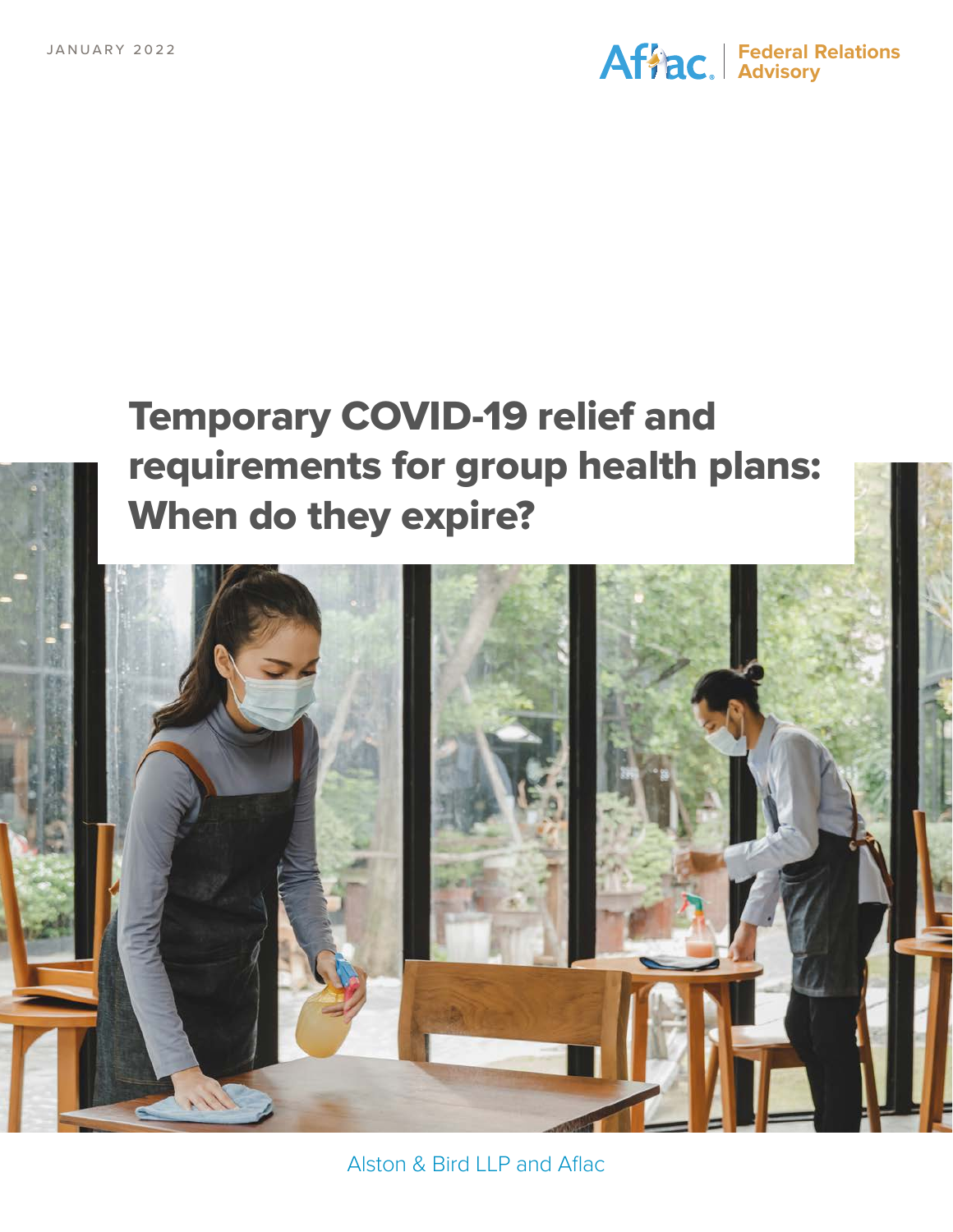Congress and federal regulators have adopted a broad range of temporary policies designed to address the new conditions brought about by the COVID-19 pandemic.

What to know:

- Some of these new provisions provide relief from otherwise applicable requirements, while others impose new obligations.
- Some have expiration dates set by law or by regulatory guidance.
- Others are tied to the COVID-19 public health emergency or national emergency. Either could be extended, but currently:
	- The COVID-19 public health emergency declared by the Secretary of Health and Human Services was scheduled to end Jan. 16, 2022, but has been extended for 90 days as of this writing.
	- The COVID-19 national emergency declared by the president ends March 1, 2022.

Since the effective and expiration dates are unique for each provision, this guide can help employers to know what expires when.

Temporary COVID-19 relief provisions have differing effective dates. This guide can help employers to know what expires when.



TEMPORARY COVID-19 RELIEF AND REQUIREMENTS FOR GROUP HEALTH PLANS: WHEN DO THEY EXPIRE?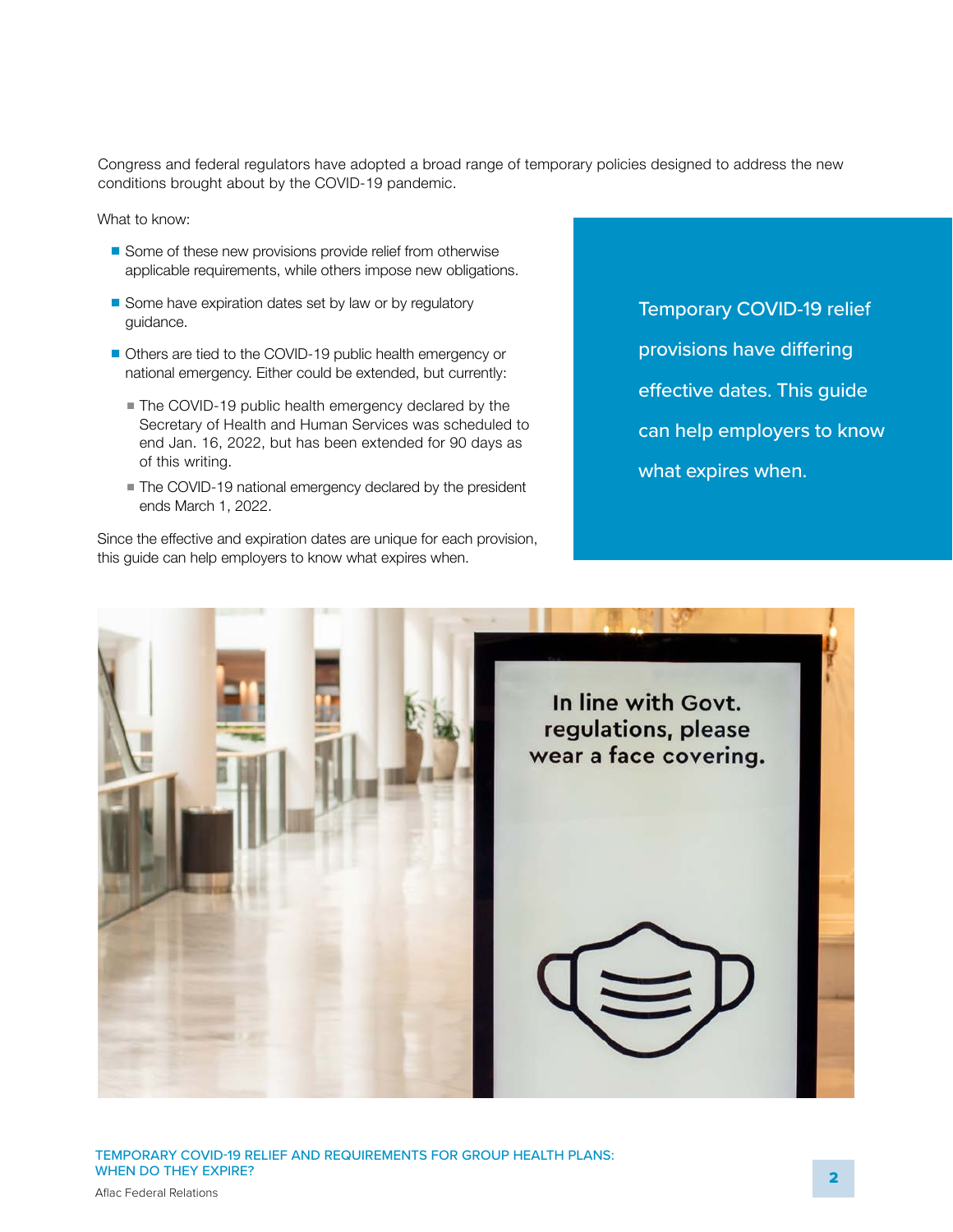

## Expiration date of provisions not tied to the COVID-19 public health or national emergency

| Health Savings Accounts (HSAs) and High Deductible Health Plans (HDHPs) |
|-------------------------------------------------------------------------|
|-------------------------------------------------------------------------|

| <b>Provision</b>                                                                                                                                                          | Source                                                        | <b>Effective Date</b>                           |
|---------------------------------------------------------------------------------------------------------------------------------------------------------------------------|---------------------------------------------------------------|-------------------------------------------------|
| HSA-qualifying HDHPs can cover<br>telehealth and other remote care<br>services before the deductible is<br>met without jeopardizing eligibility<br>for HSA contributions. | Coronavirus Aid, Relief, and<br>Economic Security (CARES) Act | Applies to plan years prior to<br>Jan. 1, 2022. |
| HSA-qualifying HDHPs can cover<br>COVID-19 testing and treatment<br>before the deductible is met<br>without jeopardizing eligibility for<br>HSA contributions.            | <b>IRS Notice 2020-15</b>                                     | Applies until further quidance is<br>issued.    |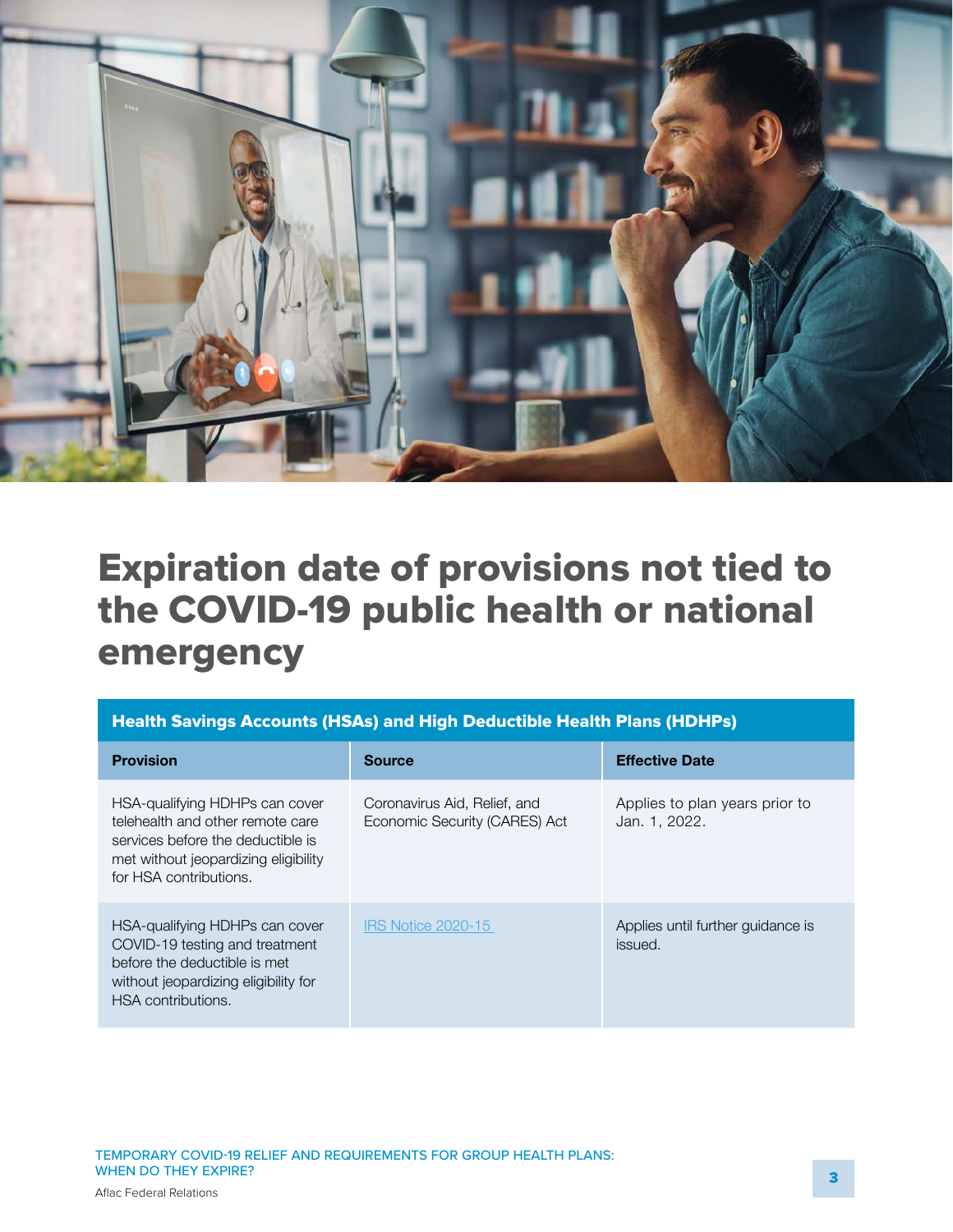#### Health Flexible Spending Arrangements (FSAs) and Dependent Care Assistance Plans (DCAPs)

| <b>Provision</b>                                                                                                                                                                                                                                    | <b>Source</b>                                  | <b>Effective Date</b>                                                                                                           |
|-----------------------------------------------------------------------------------------------------------------------------------------------------------------------------------------------------------------------------------------------------|------------------------------------------------|---------------------------------------------------------------------------------------------------------------------------------|
| A health FSA or DCAP may allow<br>either a carryover of unused<br>balances to the next plan year or<br>a grace period of up to 12 months<br>(instead of the usual 2 1/2 months)<br>for participants to incur expenses<br>toward any unused balance. | Consolidated Appropriations Act,<br>2021 (CAA) | Effective for plan years ending in<br>2020 or 2021.                                                                             |
| Health FSAs may permit plan<br>participants who terminate<br>participation in the plan to spend<br>down unused balances for<br>expenses incurred through the<br>end of the plan year in which the<br>termination occurred.                          | CAA                                            | Effective for terminations of<br>participation in calendar year 2020<br>or 2021.                                                |
| Increase in DCAP balance from<br>\$5,000 to \$10,500.                                                                                                                                                                                               | American Rescue Plan Act (ARPA)                | Effective for calendar year 2021.                                                                                               |
| Temporary expansion of eligible<br>DCAP dependent age to age 13<br>(normally age 12).                                                                                                                                                               | CAA                                            | Applies for calendar year 2020;<br>also applies for 2021 but only for<br>unused 2020 DCAP grace period<br>or carryover amounts. |
| 100% premium subsidy for<br>COBRA coverage.                                                                                                                                                                                                         | <b>ARPA</b>                                    | April 1, 2020 through<br>Sept. 30, 2020.                                                                                        |

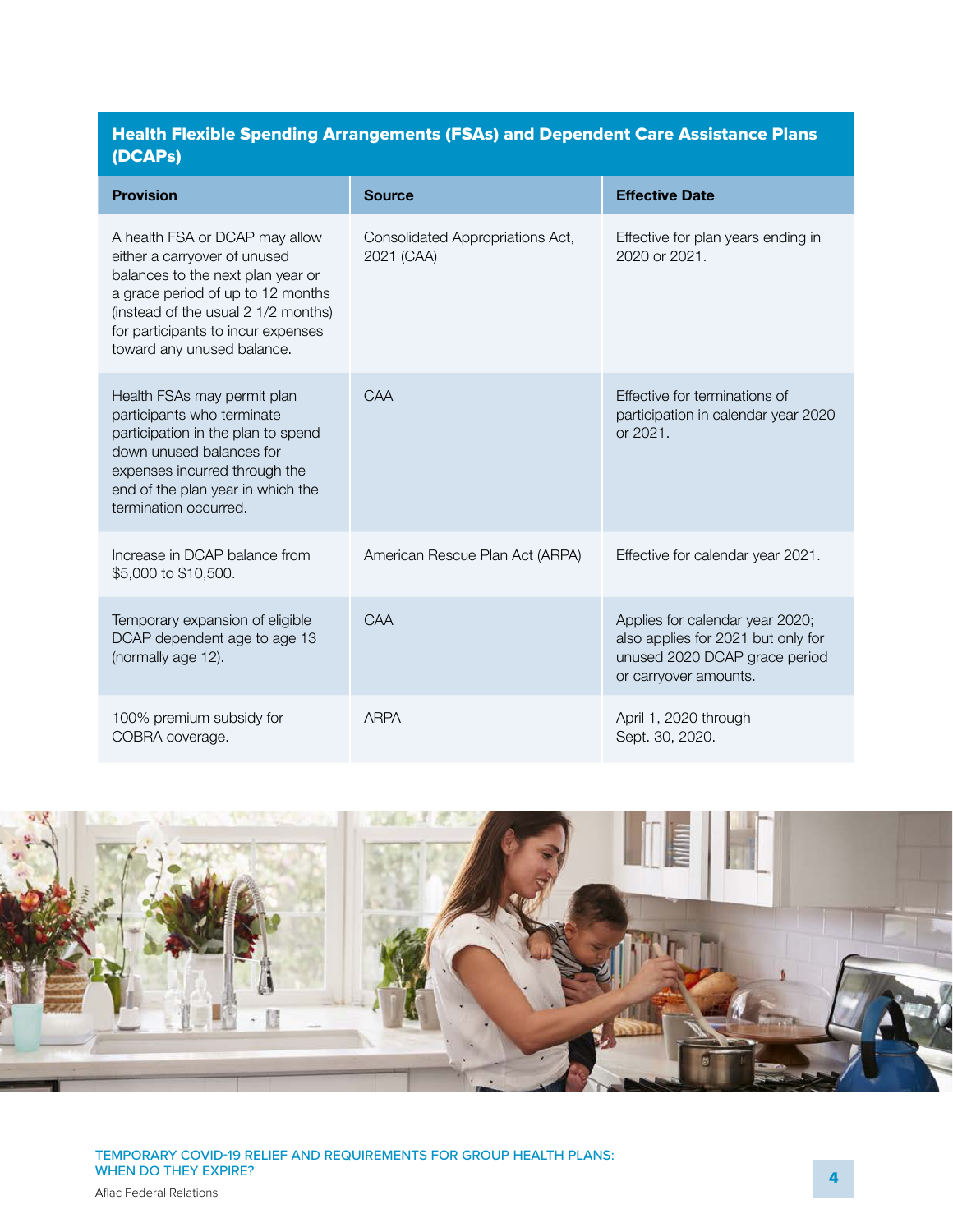# Provisions tied to the public health emergency and/or the national emergency

| <b>Provision</b>                                                                                                                                                                                                                                                                                                                                              | <b>Source</b>                                                                                                                                                 | <b>Effective Date*</b>                                                                                                                                                                                                                     |
|---------------------------------------------------------------------------------------------------------------------------------------------------------------------------------------------------------------------------------------------------------------------------------------------------------------------------------------------------------------|---------------------------------------------------------------------------------------------------------------------------------------------------------------|--------------------------------------------------------------------------------------------------------------------------------------------------------------------------------------------------------------------------------------------|
| <b>COVID-19 testing:</b> Group health plans must cover<br>COVID-19 testing and related services without<br>imposing cost-sharing, requiring prior authorization<br>or imposing other medical management standards.                                                                                                                                            | <b>Families First</b><br>Coronavirus Relief Act<br>(FFCRA), as amended<br>by the CARES Act                                                                    | During the COVID-19 public<br>health emergency.                                                                                                                                                                                            |
| <b>COVID-19 vaccine:</b> Rapid coverage of COVID-19<br>vaccines and related services is required preventive<br>care for non-grandfathered plans.                                                                                                                                                                                                              | <b>CARES</b> Act as<br>implemented by<br>regulations                                                                                                          | Generally during the<br>COVID-19 public health<br>emergency.                                                                                                                                                                               |
| <b>Employee assistance programs: EAPs may</b><br>qualify as an excepted benefit and therefore are<br>not subject to Affordable Care Act requirements,<br>even if coverage for COVID-19 diagnostic testing<br>is provided through the EAP.                                                                                                                     | <b>FAQs issued April 11,</b><br>2020, Q&A 11                                                                                                                  | During the COVID-19 public<br>health emergency and<br>national emergency.                                                                                                                                                                  |
| Stand-alone telehealth: Large employers may<br>offer stand-alone telehealth and other remote care<br>benefits to employees not eligible for coverage<br>under any other group health plan of the employer<br>without having to comply with most of the ACA<br>requirements.                                                                                   | <b>FAQs issued June 23,</b><br>2020, Q&A 14                                                                                                                   | Plan years beginning before<br>the end of the COVID-19<br>public health emergency.                                                                                                                                                         |
| Time frame extensions: When applying certain<br>time frames, the "outbreak period" is disregarded,<br>so that the time frame for certain required actions<br>and notices is extended. This impacts the time for<br>filing claims and appeals under group health plans,<br>health FSA and HSA runout periods, and COBRA<br>elections, among other time frames. | Various guidance,<br>including: <b>IRS Notice</b><br>2021-58 (COBRA);<br><b>Disaster Relief Notice</b><br>2021-01, DOL and IRS<br>Joint Notice May 4,<br>2020 | The outbreak period is<br>generally the earlier of one<br>year after the otherwise<br>applicable date (i.e., when<br>a notice was first eligible for<br>tolling relief) or 60 days after<br>the end of the COVID-19<br>national emergency. |
| Advanced notice of material changes in<br><b>benefits:</b> Waiver of the 60-day notice requirement<br>for certain changes to a summary of benefits and<br>coverage (SBC).                                                                                                                                                                                     | FAQs issued April 11,<br>2020, Q&A 9; FAQs<br>issued June 23, 2020,<br>Q&A 13.                                                                                | During COVID-19<br>public health or national<br>emergency.                                                                                                                                                                                 |

 \*The COVID-19 public health emergency is currently through Jan. 15, 2022. The COVID-19 national emergency declaration is currently through March 1, 2022.